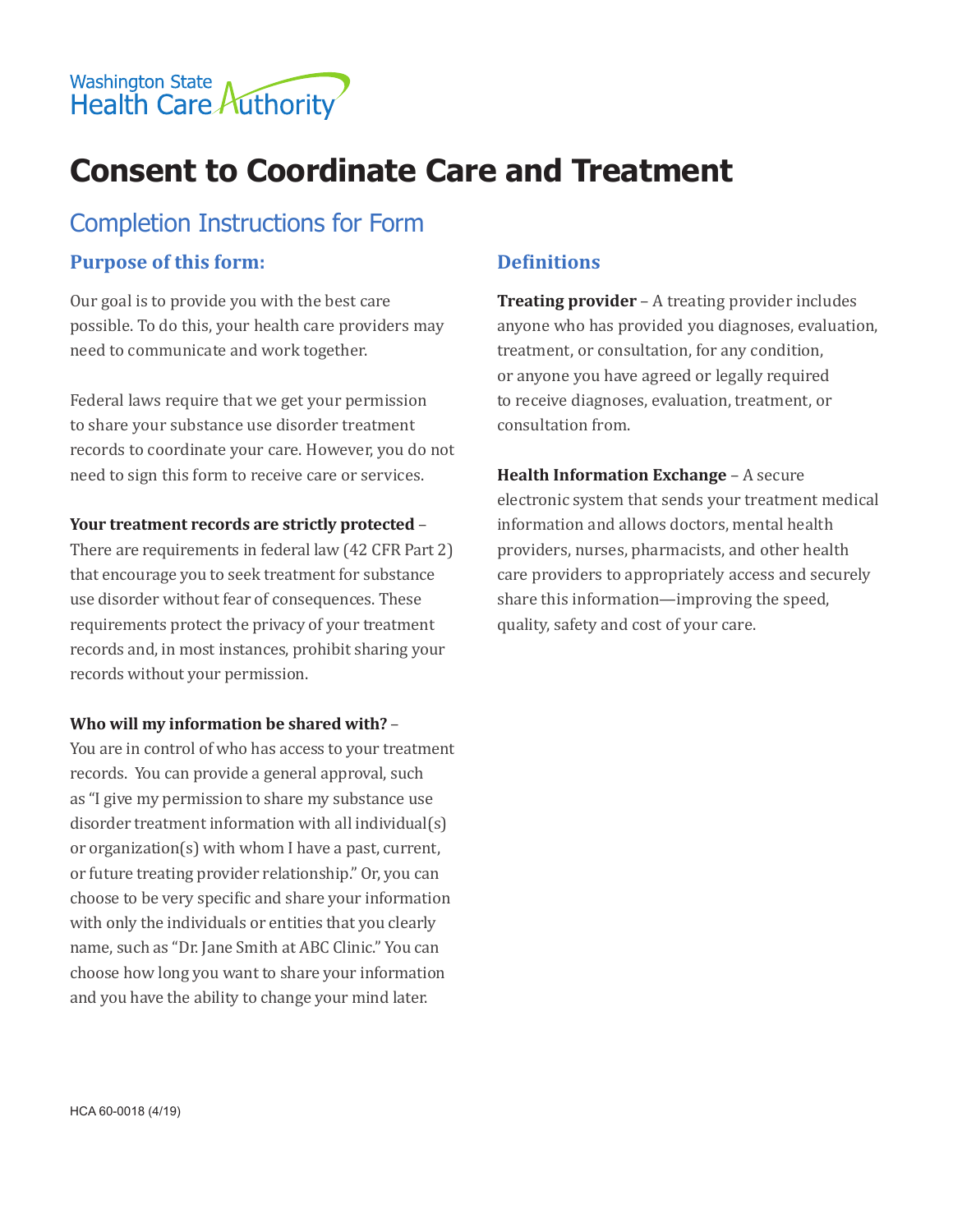|                                                                                                                                                                                                                                            | Middle  |                                                                                                        |                                  |                                 | Date of Birth   |  |  |
|--------------------------------------------------------------------------------------------------------------------------------------------------------------------------------------------------------------------------------------------|---------|--------------------------------------------------------------------------------------------------------|----------------------------------|---------------------------------|-----------------|--|--|
| First name                                                                                                                                                                                                                                 | initial | Last name                                                                                              |                                  | (mm/dd/yyyy)<br><b>ZIP Code</b> |                 |  |  |
|                                                                                                                                                                                                                                            |         |                                                                                                        |                                  |                                 |                 |  |  |
| <b>SECTION 1: What information am I agreeing to share?</b>                                                                                                                                                                                 |         |                                                                                                        |                                  |                                 |                 |  |  |
| I give my permission to share the following information (please select one or both):                                                                                                                                                       |         |                                                                                                        |                                  |                                 |                 |  |  |
| <b>Option 1:</b> Substance Use Disorder (SUD) treatment records maintained by my providers<br>(including, but not limited to, medications and dosages, lab test results, clinic visits, diagnostic<br>information, discharge summary etc.) |         |                                                                                                        |                                  |                                 |                 |  |  |
| summary of my diagnoses and services received                                                                                                                                                                                              |         | <b>Option 2:</b> Claims data related to Substance Use Disorder (SUD) treatment, which include only a   |                                  |                                 |                 |  |  |
|                                                                                                                                                                                                                                            |         |                                                                                                        |                                  |                                 |                 |  |  |
| <b>Option 3</b> "I select both Option 1 and Option 2"<br>SECTION 2: Who may share my Substance Use Disorder (SUD) information?                                                                                                             |         |                                                                                                        |                                  |                                 |                 |  |  |
|                                                                                                                                                                                                                                            |         | <b>Option 1:</b> "I give permission for all of my past, current, or future treating providers to share |                                  |                                 |                 |  |  |
| This section identifies which of your providers can share your information.<br>Please select one or both of the following options:<br>my substance use disorder treatment information."<br>substance use disorder treatment information."  |         | <b>Option 2:</b> "I give permission for these specific individual(s) or organization(s) to share my    |                                  |                                 |                 |  |  |
| Name of the individual(s) and/<br>or healthcare organization(s) with                                                                                                                                                                       |         |                                                                                                        | Enter their contact information: |                                 |                 |  |  |
| whom I have (or had) a treating<br>provider relationship:                                                                                                                                                                                  |         | Phone                                                                                                  | City                             | <b>State</b>                    | <b>ZIP Code</b> |  |  |
|                                                                                                                                                                                                                                            |         |                                                                                                        |                                  |                                 |                 |  |  |
|                                                                                                                                                                                                                                            |         |                                                                                                        |                                  |                                 |                 |  |  |
|                                                                                                                                                                                                                                            |         |                                                                                                        |                                  |                                 |                 |  |  |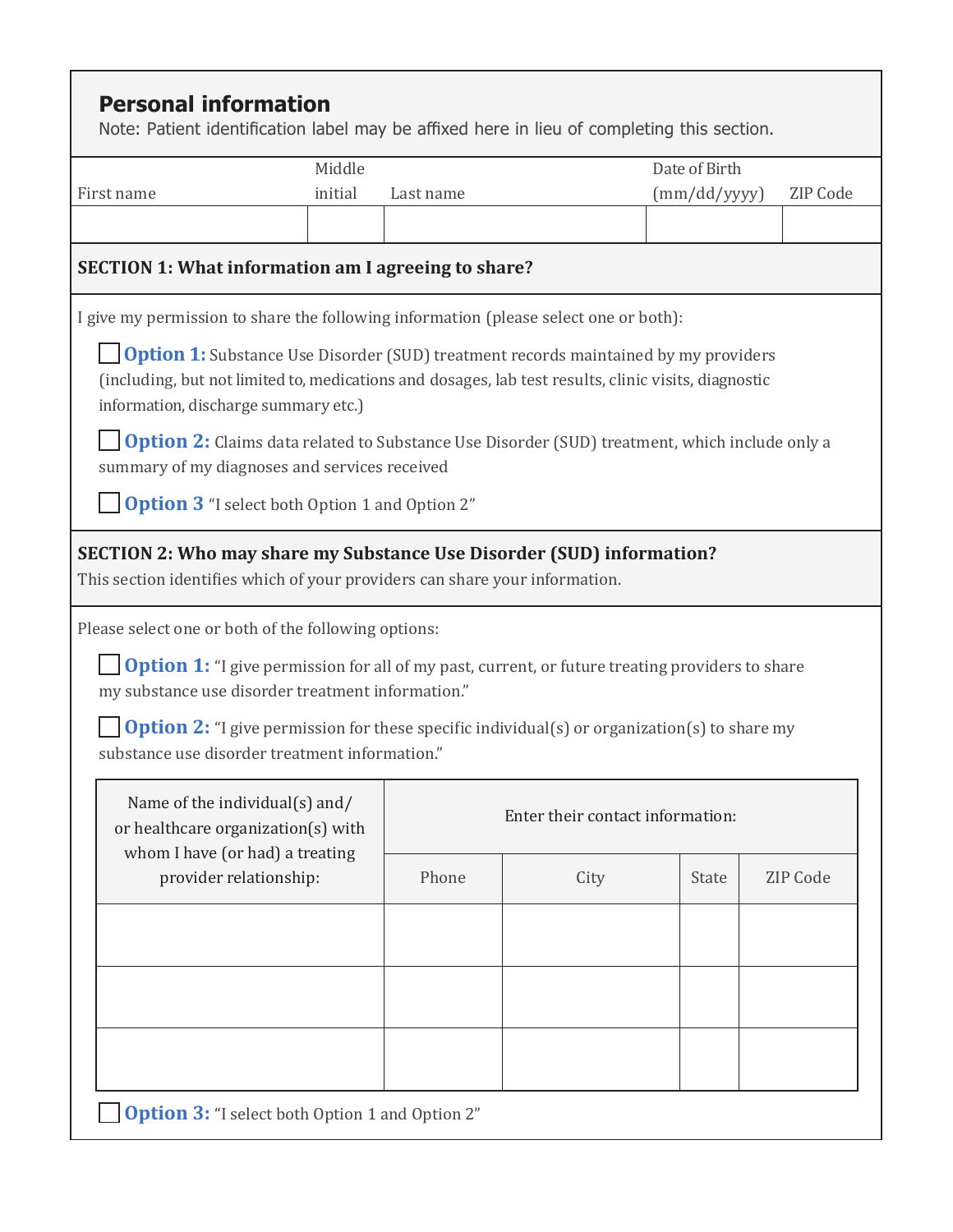## **SECTION 3: Who do I want to share my information with?**

This section identifies who can receive your information.

I give my permission to share the following information (please select one or both):

**Option 1:** Providers may choose to send and receive patient treatment information through a secure electronic system called a Health Information Exchange (HIE). Doctors, mental health providers, nurses, pharmacists, and other health care providers are only allowed to receive and share your information from an HIE if they have the right permissions to do so.

"I understand that my past or current treating providers may currently use, or plan to use, the following HIE to manage my information:

I agree to share my information through the HIE with all individual(s) or organization(s) that I have a past, current or future treating provider relationship with."

**Option 2:** "I give my permission to share my substance use disorder treatment information with these specific individual(s) or organization(s)."

| Name of the individual(s) and/<br>or healthcare organization(s) with<br>whom I have (or had) a treating<br>provider relationship: | Enter their contact information: |      |       |          |  |
|-----------------------------------------------------------------------------------------------------------------------------------|----------------------------------|------|-------|----------|--|
|                                                                                                                                   | Phone                            | City | State | ZIP Code |  |
|                                                                                                                                   |                                  |      |       |          |  |
|                                                                                                                                   |                                  |      |       |          |  |
|                                                                                                                                   |                                  |      |       |          |  |

**Option 3:** "I select both Option 1 and Option 2"

**Note to receiving provider or entity:** 42 CFR part 2 prohibits unauthorized disclosure of these records.